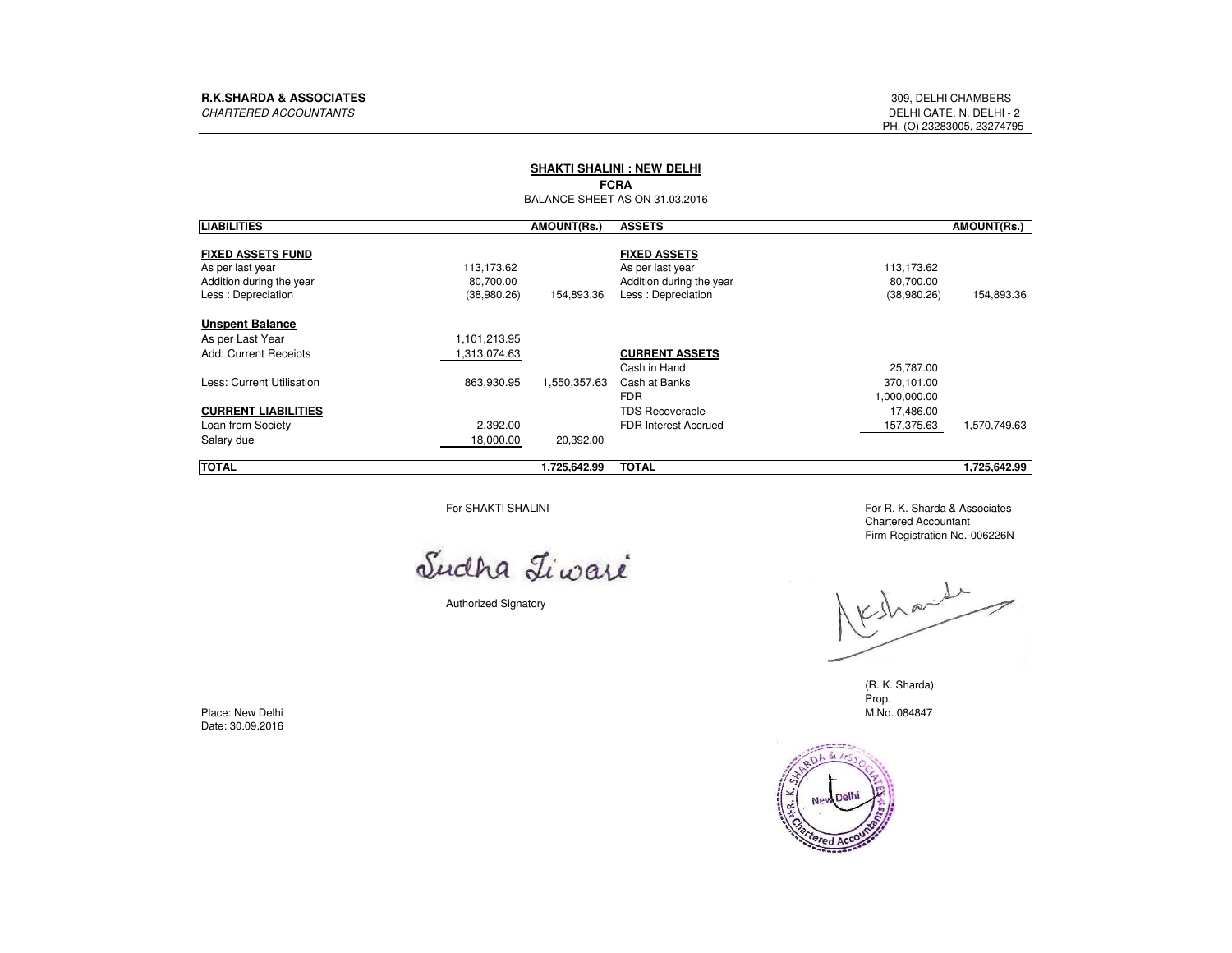### **SHAKTI SHALINI : NEW DELHI**

### **FCRA**

RECEIPTS AND PAYMENTS ACCOUNT FOR THE YEAR ENDED 31.03.2016

| <b>RECEIPTS</b>                          | <b>AMOUNT(Rs.)</b> | <b>PAYMENTS</b>                              |              | <b>AMOUNT(Rs.)</b> |
|------------------------------------------|--------------------|----------------------------------------------|--------------|--------------------|
|                                          |                    |                                              |              |                    |
| <b>OPENING BALANCES</b>                  |                    | <b>CURRENT PAYMENTS</b>                      |              |                    |
| 1,000.00<br>Cash in Hand                 |                    | The Asia Foundation Programme                |              |                    |
| 26,385.95<br>Cash at Banks               |                    | <b>Full Time Counsellor</b>                  | 128,333.00   |                    |
| <b>FDR</b><br>1.000.000.00               |                    | <b>Assistant Counsellor</b>                  | 73,500.00    |                    |
| <b>TDS Recoverable</b><br>7,583.00       |                    | <b>Emergency Support</b>                     | 85,879.00    |                    |
| <b>FDR Interest Accrued</b><br>68.245.00 |                    | Legal Support                                | 220,460.00   |                    |
| Loan from Society<br>(2,000.00)          | 1,101,213.95       | <b>Travel Costs</b>                          | 71,504.00    |                    |
|                                          |                    | Overhead                                     | 27,289.00    | 606,965.00         |
|                                          |                    | <b>GO Philanthropic Foundation Programme</b> |              |                    |
|                                          |                    | <b>Accountant Salary</b>                     | 5,000.00     |                    |
| <b>CURRENT RECEIPTS</b>                  |                    | Admin Coordinator Salary                     | 18,000.00    | 23,000.00          |
| The Asia Foundation<br>934,920.00        |                    | German Embassy Programme                     |              |                    |
| German Embassy<br>233,725.00             |                    | <b>Computers Purchase</b>                    | 80,700.00    |                    |
| Other Income<br>36,000.00                |                    | Refund of Grant                              | 153,025.00   | 233,725.00         |
| <b>Bank Interest</b><br>9,396.00         |                    | <b>Administrative Cost</b>                   |              |                    |
| <b>FDR</b> Interest<br>99,033.63         | 1,313,074.63       | <b>Bank Charges</b>                          | 240.95       | 240.95             |
|                                          |                    | <b>CLOSING BALANCES</b>                      |              |                    |
|                                          |                    | Cash in Hand                                 | 25,787.00    |                    |
|                                          |                    | Cash at Banks                                | 370.101.00   |                    |
|                                          |                    | <b>FDR</b>                                   | 1,000,000.00 |                    |
|                                          |                    | <b>TDS Recoverable</b>                       | 17,486.00    |                    |
|                                          |                    | FDR Interest Accrued                         | 157,375.63   |                    |
|                                          |                    | Salary due                                   | (18,000.00)  |                    |
|                                          |                    | Loan from Society                            | (2,392.00)   | 1,550,357.63       |

# **TOTAL TOTAL 2,414,288.58 2,414,288.58**

For SHAKTI SHALINI

Sudha Tiwaré

Authorized Signatory



 For R. K. Sharda & AssociatesChartered AccountantFirm Registration No.-006226N

leshande

M.No. 084847

Place: New DelhiDate: 30.09.2016